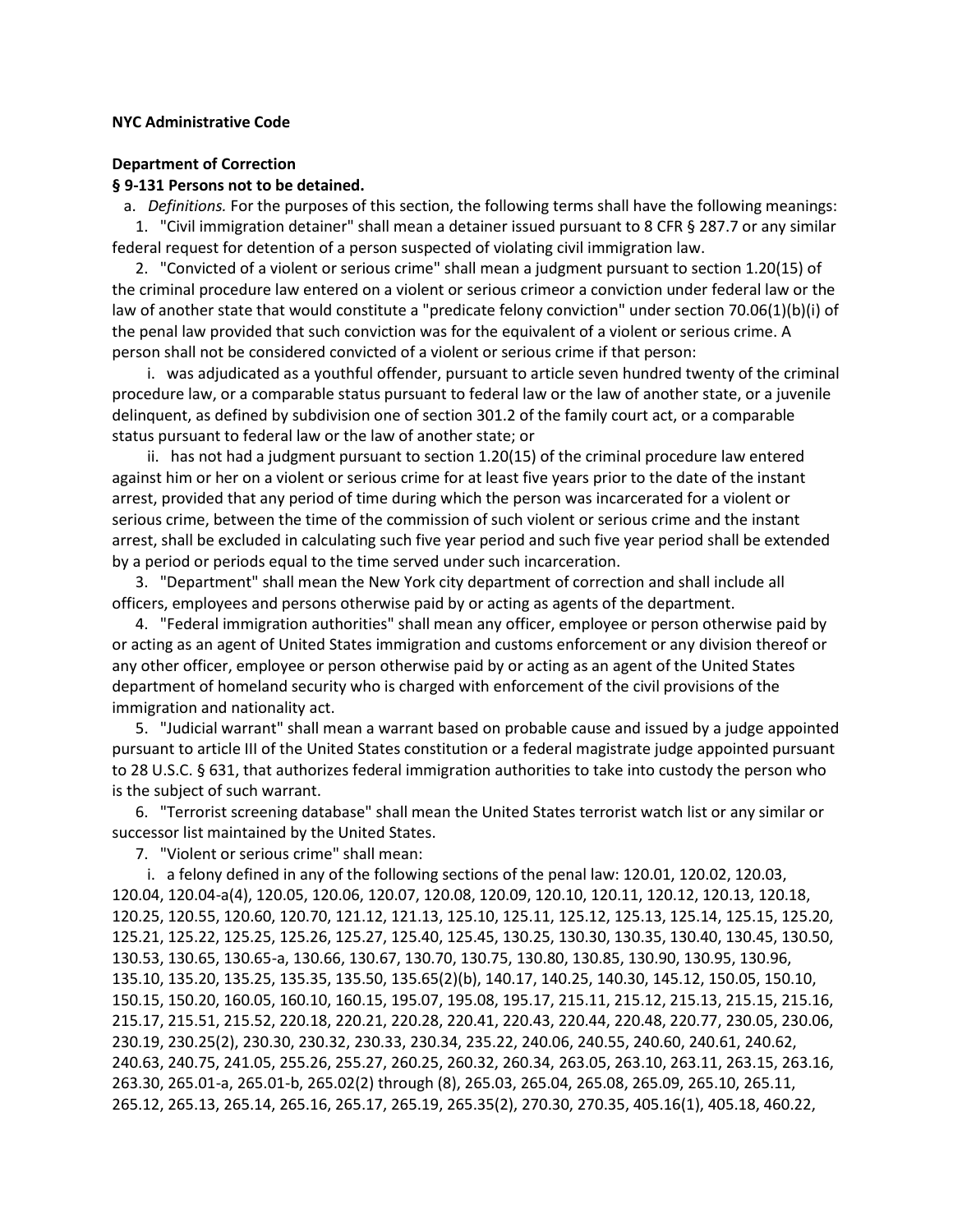470.21, 470.22, 470.23, 470.24, 490.10, 490.15, 490.20, 490.25, 490.30, 490.35, 490.37, 490.40, 490.45, 490.47, 490.50, or 490.55;

 ii. a hate crime as defined in section 485.05 of the penal law, provided such hate crime constitutes a felony;

 iii. a felony attempt, felony conspiracy, or felony criminal solicitation to commit any crime specified in subparagraph (i) of this paragraph, or a felony criminal facilitation of such specified crime;

iv. any felony set forth in section 600 of the vehicle and traffic law; or

 v. any crime codified by the legislature subsequent to the enactment of this section that the department, in consultation with the police department, by rule determines to be a felony involving violence, force, firearms, terrorism, or endangerment or abuse of vulnerable persons, or any crime for which a change made by the legislature requires amendment of the crimes specified in this paragraph. The commissioner of correction shall submit any proposed additions to the crimes set forth in this paragraph to the speaker of the council at least sixty days prior to publishing such proposed rule.

b. *Prohibition on honoring a civil immigration detainer.*

 1. The department may only honor a civil immigration detainer by holding a person beyond the time when such person would otherwise be released from the department's custody, in addition to such reasonable time as is necessary to conduct the search specified in subparagraph (ii) of this paragraph, or by notifying federal immigration authorities of such person's release, if:

 i. federal immigration authorities present the department with a judicial warrant for the detention of the person who is the subject of such civil immigration detainer at the time such civil immigration detainer is presented; and

 ii. a search, conducted at or about the time when such individual would otherwise be released from the department's custody, of state and federal databases, or any similar or successor databases, accessed through the New York state division of criminal justice services e-JusticeNY computer application, or any similar or successor computer application maintained by the city of New York or state of New York, indicates, or the department has been informed by a court or any other governmental entity, that such person: A. has been convicted of a violent or serious crime, or B. is identified as a possible match in the terrorist screening database.

 2. Nothing in this section shall affect the obligation of the department to maintain the confidentiality of any information obtained pursuant to paragraph one of this subdivision.

 c. *No conferral of authority.* Nothing in this section shall be construed to confer any authority on any entity to hold individuals on civil immigration detainers beyond the authority, if any, that existed prior to the enactment of this section.

 d. *No conflict with existing law.* This local law supersedes all conflicting policies, rules, procedures and practices of the city of New York. Nothing in this local law shall be construed to prohibit any city agency from cooperating with federal immigration authorities when required under federal law. Nothing in this local law shall be interpreted or applied so as to create any power, duty or obligation in conflict with any federal or state law.

 e. *No private right of action.* Nothing contained in this section or in the administration or application hereof shall be construed as creating any private right of action on the part of any persons or entity against the city of New York or the department, or any official or employee thereof.

 f. *Reporting.* No later than September 1, 2018 and no later than September 1 of each year thereafter, the department shall post a report on the department website that includes the following information for the preceding twelve month period ending June 30:

 1. the total number of civil immigration detainers lodged with the department, disaggregated to the extent possible by the reason given by federal immigration authorities for issuing detainers, including, but not limited to, that federal immigration authorities: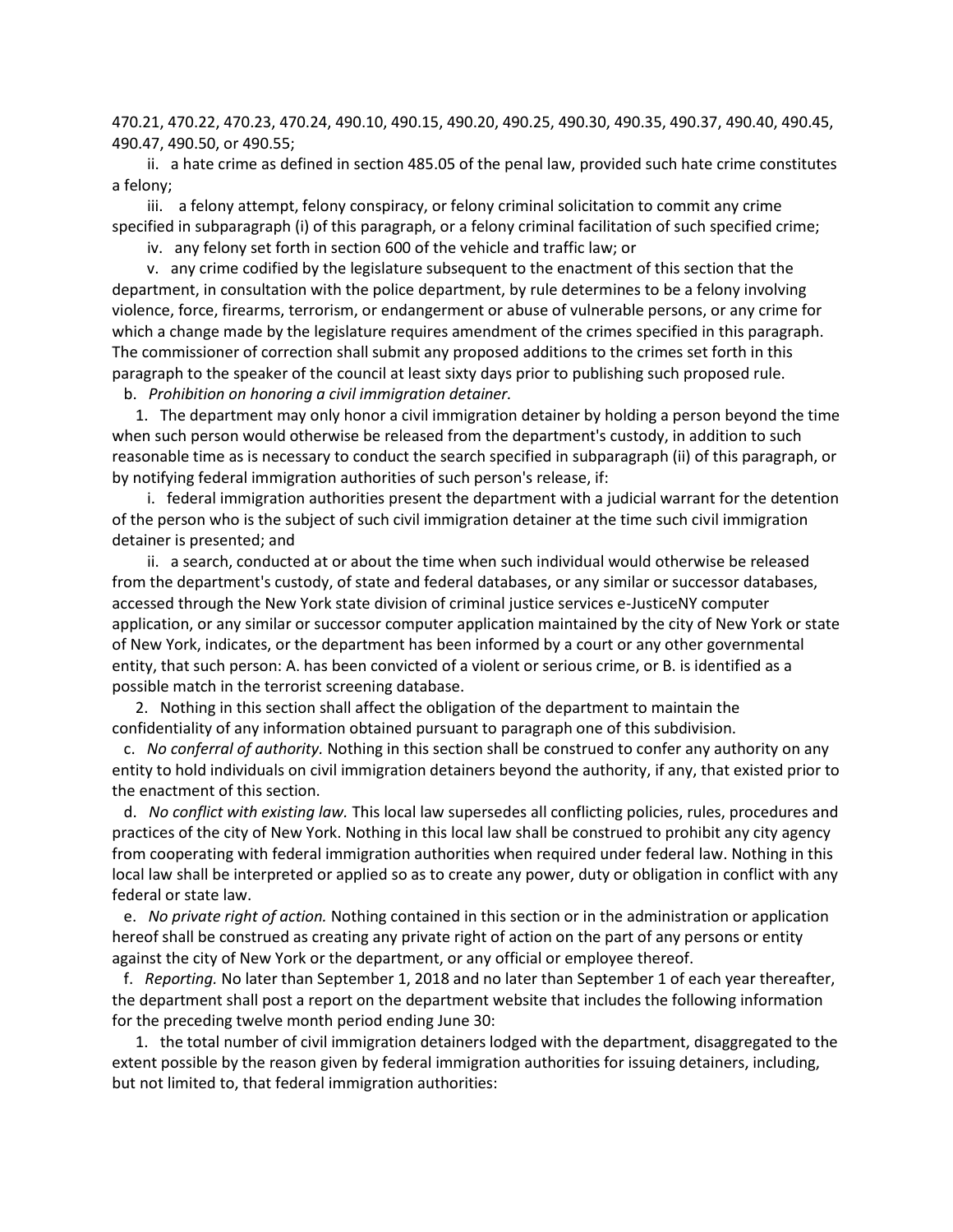i. had reason to believe that the persons in the department's custody are subject to removal from the United States;

 ii. initiated removal proceedings and served a notice to appear or other charging document on persons in the department's custody;

iii. served a warrant of arrest for removal proceedings on persons in the department's custody; or

 iv. obtained orders of deportation or removal from the United States for persons in the department's custody;

 2. the number of persons held pursuant to civil immigration detainers beyond the time when such person would otherwise be released from the department's custody, disaggregated to the extent possible by the reason given by federal immigration authorities for issuing the detainers, including, but not limited to, that federal immigration authorities:

 i. had reason to believe that the persons in the department's custody are subject to removal from the United States;

 ii. initiated removal proceedings and served a notice to appear or other charging document on persons in the department's custody;

iii. served a warrant of arrest for removal proceedings on persons in the department's custody; or

 iv. obtained orders of deportation or removal from the United States for persons in the department's custody;

 3. the number of persons transferred to the custody of federal immigration authorities pursuant to civil immigration detainers;

 4. the number of persons transferred to the custody of federal immigration authorities pursuant to civil immigration detainers who had at least one conviction for a violent or serious crime;

 5. the number of persons transferred to the custody of federal immigration authorities pursuant to civil immigration detainers who had no convictions for a violent or serious crime and were identified as possible matches in the terrorist screening database;

 6. the amount of state criminal alien assistance funding requested and received from the federal government;

 7. the number of persons for whom civil immigration detainers were not honored pursuant to subdivision b of this section;

 8. the number of persons held pursuant to civil immigration detainers beyond the time when such persons would otherwise have been released from the department's custody who were not transferred to the custody of federal immigration authorities either because of the expiration of the forty-eight-hour hold period provided in 8 CFR § 287.7 or because federal immigration authorities disavowed an intention to assume custody; and

 9. the number of requests from federal immigration authorities concerning a person's incarceration status, release dates, court appearance dates, or any other information related to such person in the department's custody, and the number of responses honoring such requests by the department, disaggregated by:

 i. the number of responses to federal immigration authorities concerning a person with no convictions for a violent or serious crime, disaggregated by the number of such responses that included incarceration status, release dates, court appearance dates, or other types of information, and whether the department facilitated the transfer of such persons to the custody of federal immigration authorities;

 ii. the number of responses to federal immigration authorities concerning a person with at least one conviction for a violent or serious crime, disaggregated by the number of such responses that included incarceration status, release dates, court appearance dates, or other types of information, and whether the department facilitated the transfer of such persons to the custody of federal immigration authorities; and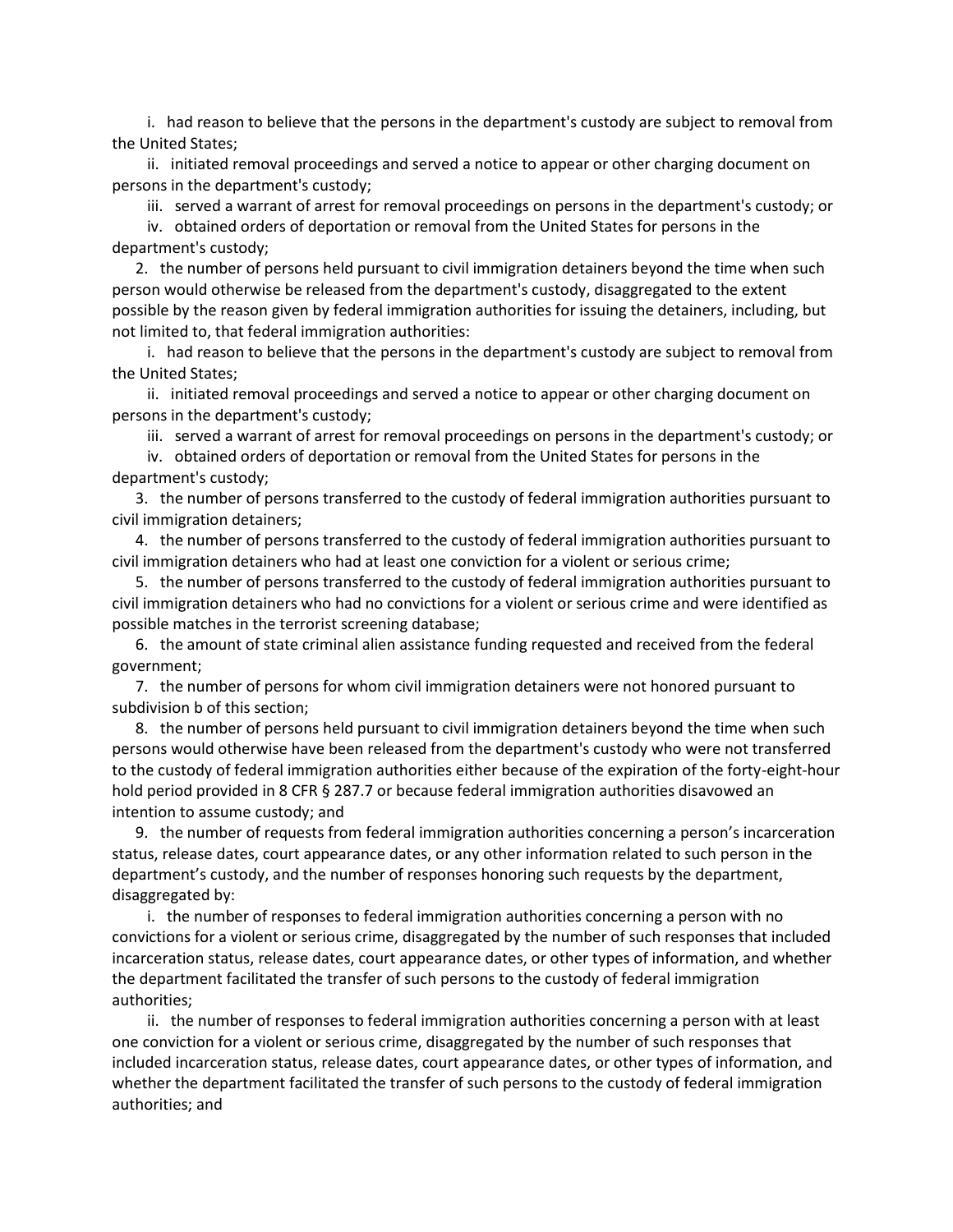iii. the number of responses to federal immigration authorities concerning a person with no convictions for a violent or serious crime who was identified as a possible match in the terrorist screening database, disaggregated by the number of such responses that included incarceration status, release dates, court appearance dates, or other types of information, and whether the department facilitated the transfer of such persons to the custody of federal immigration authorities.

 g. For the purpose of this section, any reference to a statute, rule, or regulation shall be deemed to include any successor provision.

h. *Use of city land or facilities by federal immigration authorities and access to persons in custody.*

 1. Department personnel shall not expend time while on duty or department resources of any kind disclosing information that belongs to the department and is available to them only in their official capacity, in response to federal immigration inquiries or in communicating with federal immigration authorities regarding any person's incarceration status, release dates, court appearance dates, or any other information related to persons in the department's custody, other than information related to a person's citizenship or immigration status, unless such response or communication:

 (i) relates to a person convicted of a violent or serious crime or identified as a possible match in the terrorist screening database;

(ii) is unrelated to the enforcement of civil immigration laws; or

(iii) is otherwise required by law.

 2. Federal immigration authorities shall not be permitted to maintain an office or quarters on land over which the department exercises jurisdiction, for the purpose of investigating possible violations of civil immigration law; provided, however, that the mayor may, by executive order, authorize federal immigration authorities to maintain an office or quarters on such land for purposes unrelated to the enforcement of civil immigration laws.

(Am. L.L. 2017/228, 12/1/2017, eff. 1/30/2018)

#### **Police Department**

# **§ 14-154 Persons not to be detained.**

a. *Definitions.* For the purposes of this section, the following terms shall have the following meanings:

 1. "Civil immigration detainer" shall mean a detainer issued pursuant to 8 CFR § 287.7 or any similar federal request for detention of a person suspected of violating civil immigration law.

 2. "Convicted of a violent or serious crime" shall mean a judgment pursuant to section 1.20(15) of the criminal procedure law entered on a violent or serious crime, or a conviction under federal law or the law of another state that would constitute a "predicate felony conviction" pursuant to section 70.06(1)(b)(i) of the penal law provided that such conviction was for the equivalent of a violent or serious crime. A person shall not be considered convicted of a violent or serious crime if that person:

 i. was adjudicated as a youthful offender, pursuant to article seven hundred twenty of the criminal procedure law, or a comparable status pursuant to federal law or the law of another state, or a juvenile delinquent, as defined by subdivision one of section 301.2 of the family court act, or a comparable status pursuant to federal law or the law of another state; or

 ii. has not had a judgment pursuant to section 1.20(15) of the criminal procedure law entered against him or her on a violent or serious crime for at least five years prior to the date of the instant arrest, provided that any period of time during which the person was incarcerated for a violent or serious crime, between the time of the commission of such violent or serious crime and the instant arrest, shall be excluded in calculating such five year period and such five year period shall be extended by a period or periods equal to the time served under such incarceration, and further provided that for purposes of paragraph two of subdivision b of this section a person shall be considered convicted of a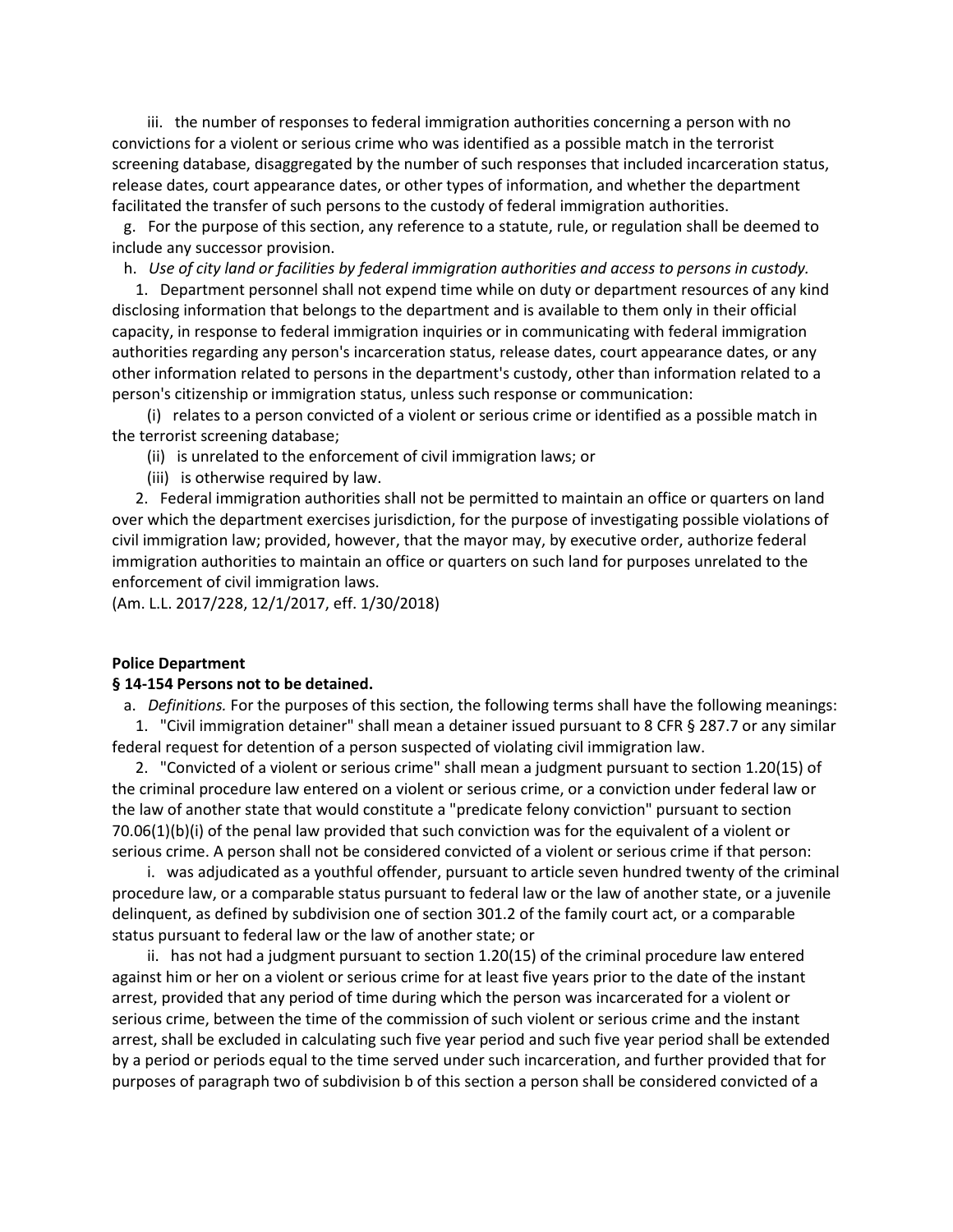violent or serious crime if a judgment pursuant to section 1.20(15) of the criminal procedure law has ever been entered against him or her for a violent or serious crime.

 3. "Federal immigration authorities" shall mean any officer, employee or person otherwise paid by or acting as an agent of United States immigration and customs enforcement or any division thereof or any other officer, employee or person otherwise paid by or acting as an agent of the United States department of homeland security who is charged with enforcement of the civil provisions of the immigration and nationality act.

 4. "Judicial warrant" shall mean a warrant based on probable cause and issued by a judge appointed pursuant to article III of the United States constitution or a federal magistrate judge appointed pursuant to 28 U.S.C. § 631, that authorizes federal immigration authorities to take into custody the person who is the subject of such warrant.

 5. "Terrorist screening database" shall mean the United States terrorist watch list or any similar or successor list maintained by the United States.

6. "Violent or serious crime" shall mean:

 i. a felony defined in any of the following sections of the penal law: 120.01, 120.02, 120.03, 120.04, 120.04-a(4), 120.05, 120.06, 120.07, 120.08, 120.09, 120.10, 120.11, 120.12, 120.13, 120.18, 120.25, 120.55, 120.60, 120.70, 121.12, 121.13, 125.10, 125.11, 125.12, 125.13, 125.14, 125.15, 125.20, 125.21, 125.22, 125.25, 125.26, 125.27, 125.40, 125.45, 130.25, 130.30, 130.35, 130.40, 130.45, 130.50, 130.53, 130.65, 130.65-a, 130.66, 130.67, 130.70, 130.75, 130.80, 130.85, 130.90, 130.95, 130.96, 135.10, 135.20, 135.25, 135.35, 135.50, 135.65(2)(b), 140.17, 140.25, 140.30, 145.12, 150.05, 150.10, 150.15, 150.20, 160.05, 160.10, 160.15, 195.07, 195.08, 195.17, 215.11, 215.12, 215.13, 215.15, 215.16, 215.17, 215.51, 215.52, 220.18, 220.21, 220.28, 220.41, 220.43, 220.44, 220.48, 220.77, 230.05, 230.06, 230.19, 230.25(2), 230.30, 230.32, 230.33, 230.34, 235.22, 240.06, 240.55, 240.60, 240.61, 240.62, 240.63, 240.75, 241.05, 255.26, 255.27, 260.25, 260.32, 260.34, 263.05, 263.10, 263.11, 263.15, 263.16, 263.30, 265.01-a, 265.01-b, 265.02 (2) through (8), 265.03, 265.04, 265.08, 265.09, 265.10, 265.11, 265.12, 265.13, 265.14, 265.16, 265.17, 265.19, 265.35(2), 270.30, 270.35, 405.16(1), 405.18, 460.22, 470.21, 470.22, 470.23, 470.24, 490.10, 490.15, 490.20, 490.25, 490.30, 490.35, 490.37, 490.40, 490.45, 490.47, 490.50, or 490.55;

 ii. a hate crime as defined in section 485.05 of the penal law, provided such hate crime constitutes a felony;

 iii. a felony attempt, felony conspiracy, or felony criminal solicitation to commit any crime specified in subparagraph (i) of this paragraph, or a felony criminal facilitation of such specified crime;

iv. any felony set forth in section 600 of the vehicle and traffic law; or

 v. any crime codified by the legislature subsequent to the enactment of this section that the department of correction, in consultation with the department, by rule determines to be a felony involving violence, force, firearms, terrorism, or endangerment or abuse of vulnerable persons, or any crime for which a change made by the legislature requires amendment of the crimes specified in this paragraph.

b. *Prohibition on honoring a civil immigration detainer.*

 1. The department may only honor a civil immigration detainer by holding a person beyond the time when such person would otherwise be released from the department's custody, in addition to such reasonable time as is necessary to conduct the search specified in subparagraph (ii) of this paragraph, or by notifying federal immigration authorities of such person's release, if:

 i. federal immigration authorities present the department with a judicial warrant for the detention of the person who is the subject of such civil immigration detainer at the time such civil immigration detainer is presented; and

 ii. a search, conducted at or about the time when such person would otherwise be released from the department's custody, of state and federal databases, or any similar or successor databases,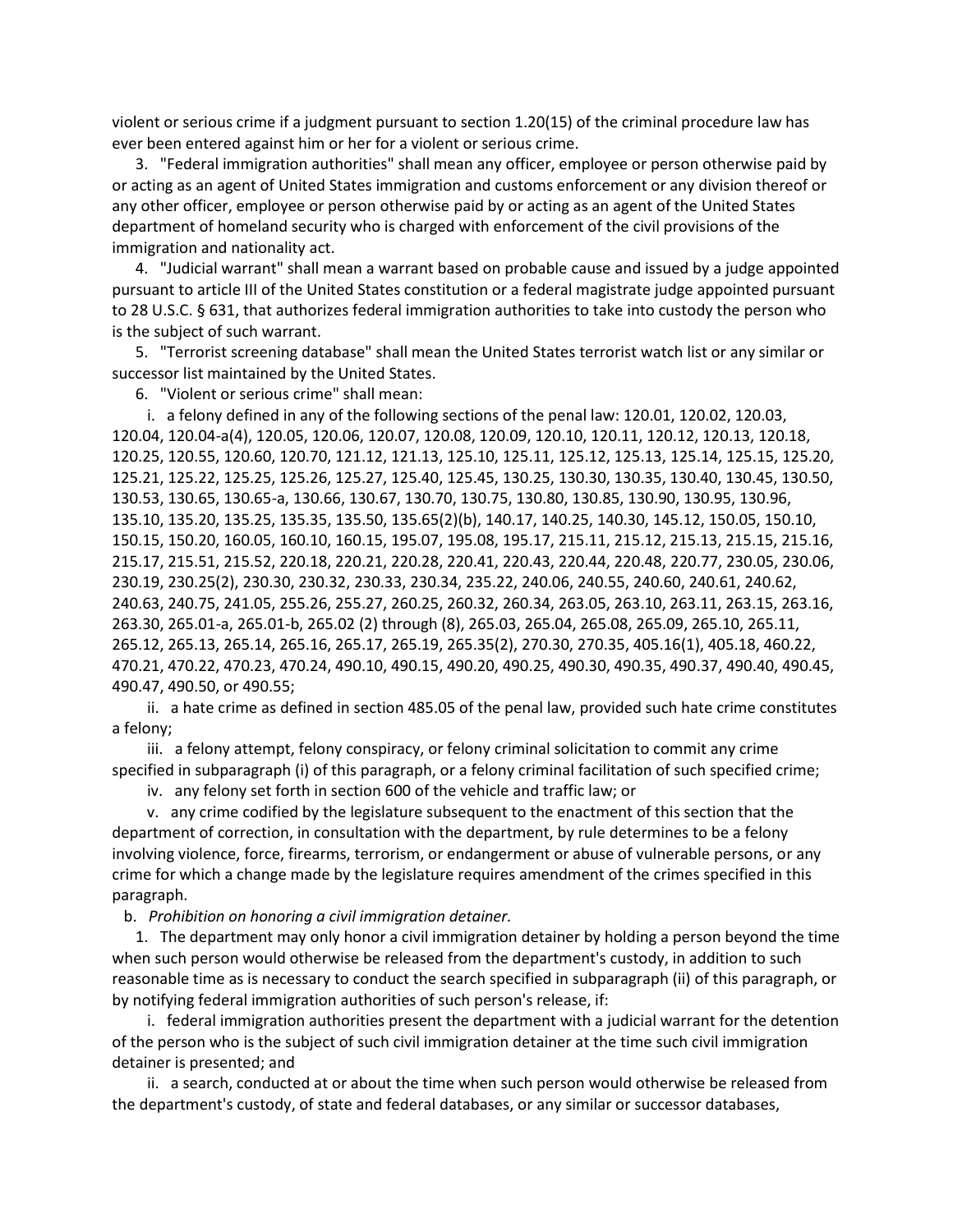accessed through the New York state division of criminal justice services e-JusticeNY computer application, or any similar or successor computer application maintained by the city of New York or state of New York, indicates, or the department has been informed by a court or any other governmental entity, that such person: A. has been convicted of a violent or serious crime, or B. is identified as a possible match in the terrorist screening database.

 2. Notwithstanding paragraph one of this subdivision, the department may honor a civil immigration detainer by holding an person for up to forty-eight hours, excluding Saturdays, Sundays and holidays, beyond the time when such person would otherwise be released from the department's custody, in addition to such reasonable time as is necessary to conduct the search specified in this paragraph, if a search, conducted at or about the time when such person would otherwise be released from the department's custody, of state and federal databases, or any similar or successor databases, accessed through the New York state division of criminal justice services e-JusticeNY computer application, or any similar or successor computer application maintained by the city of New York or state of New York, indicates, or the department has been informed by a court or any other governmental agency, that such person: A. has been convicted of a violent or serious crime and has illegally re-entered the country after a previous removal or return, or B. is identified as a possible match in the terrorist screening database; provided, however, that if federal immigration authorities fail to present the department with a judicial warrant for such person within the period described above, such person shall be released and the department shall not notify federal immigration authorities of such person's release.

 3. Nothing in this section shall affect the obligation of the department to maintain the confidentiality of any information obtained pursuant to paragraphs one or two of this subdivision.

 c. *No conferral of authority.* Nothing in this section shall be construed to confer any authority on any entity to hold persons on civil immigration detainers beyond the authority, if any, that existed prior to the enactment of this section.

 d. *No conflict with existing law.* This local law supersedes all conflicting policies, rules, procedures and practices of the city of New York. Nothing in this local law shall be construed to prohibit any city agency from cooperating with federal immigration authorities when required under federal law. Nothing in this local law shall be interpreted or applied so as to create any power, duty or obligation in conflict with any federal or state law.

 e. *No private right of action.* Nothing contained in this section or in the administration or application hereof shall be construed as creating any private right of action on the part of any persons or entity against the city of New York or the department, or any official or employee thereof.

 f. *Reporting.* No later than September 1, 2018, and no later than September 1 of each year thereafter, the department shall post a report on the department website that includes the following information for the preceding twelve month period ending June 30:

1. the number of civil immigration detainers received from federal immigration authorities;

 2. the number of persons held pursuant to civil immigration detainers beyond the time when such person would otherwise be released from the department's custody;

 3. the number of persons transferred to the custody of federal immigration authorities pursuant to civil immigration detainers;

 4. the number of persons for whom civil immigration detainers were not honored pursuant to subdivision b of this section; and

 5. the number of requests from federal immigration authorities for such person's incarceration status, release dates, court appearance dates, or any other information related to such person in the department's custody, and the number of responses honoring such requests by the department, disaggregated by: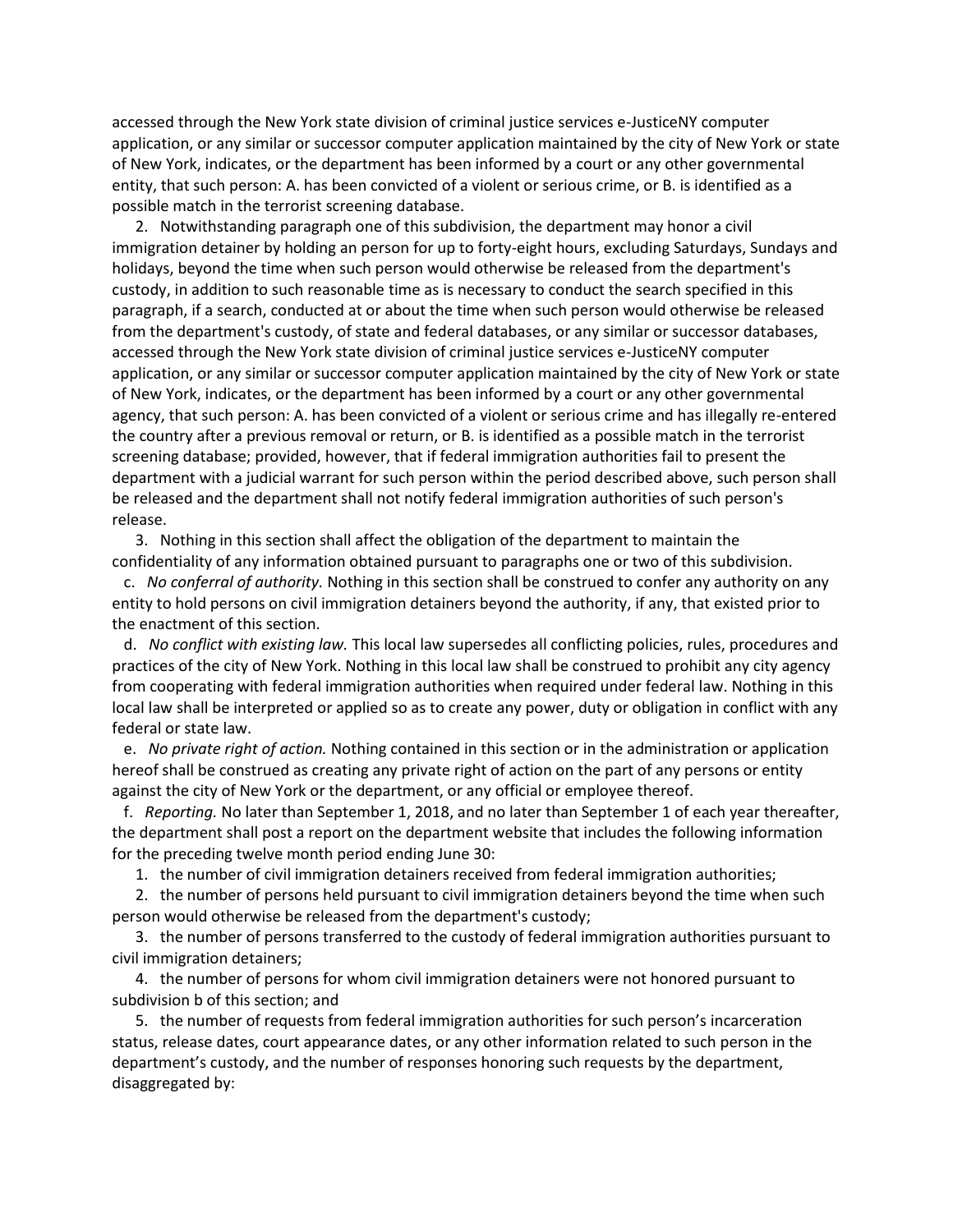i. the number of responses to federal immigration authorities concerning a person with no convictions for a violent or serious crime, disaggregated by the number of such responses that included incarceration status, release dates, court appearance dates, or other types of information, and whether the department facilitated the transfer of such persons to the custody of federal immigration authorities;

 ii. the number of responses to federal immigration authorities where the person had at least one conviction for a violent or serious crime, disaggregated by the number of such responses that included incarceration status, release dates, court appearance dates, or other types of information, and whether the department facilitated the transfer of such persons to the custody of federal immigration authorities; and

 iii. the number of responses to federal immigration authorities concerning a person with no convictions for a violent or serious crime who was identified as a possible match in the terrorist screening database, disaggregated by the number of such responses that included incarceration status, release dates, court appearance dates, or other types of information, and whether the department facilitated the transfer of such persons to the custody of federal immigration authorities.

 g. For the purpose of this section, any reference to a statute, rule, or regulation shall be deemed to include any successor provision.

(Am. L.L. 2017/228, 12/1/2017, eff. 1/30/2018)

# **Department of Probation**

### **§ 9-205 Persons not to be detained.**

 a. For the purposes of this section, all terms shall have the same meanings as set forth in section 9- 131, except that the term "department" means department of probation.

b. The department may only honor a civil immigration detainer by holding a person if:

 1. federal immigration authorities present the department with a judicial warrant for the detention of the person who is the subject of such civil immigration detainer at the time such civil immigration detainer is presented; and

 2. a search of state and federal databases, or any similar or successor databases, accessed through the New York state division of criminal justice services e-JusticeNY computer application, or any similar or successor computer application maintained by the city or state of New York, indicates, or the department has been informed by a court or any other governmental entity, that such person:

- (a) has been convicted of a violent or serious crime, or
- (b) is identified as a possible match in the terrorist screening database.

 c. *No conferral of authority.* Nothing in this section shall be construed to confer any authority on any entity to hold persons on civil immigration detainers beyond the authority, if any, that existed prior to the enactment of this section.

 d. *No conflict with existing law.* This section supersedes all conflicting policies, rules, procedures and practices of the city. Nothing in this section shall be interpreted or applied so as to create any power, duty or obligation in conflict with any applicable law.

 e. *No private right of action.* Nothing contained in this section or in the administration or application hereof shall be construed as creating any private right of action on the part of any persons or entity against the city or the department, or any official or employee thereof.

 f. *Reporting.* No later than September 1, 2018, and no later than September 1 of each year thereafter, the department shall post a report on its website that includes the following information for the preceding 12-month period ending June 30:

- 1. the number of civil immigration detainers received from federal immigration authorities;
- 2. the number of persons held pursuant to civil immigration detainers;